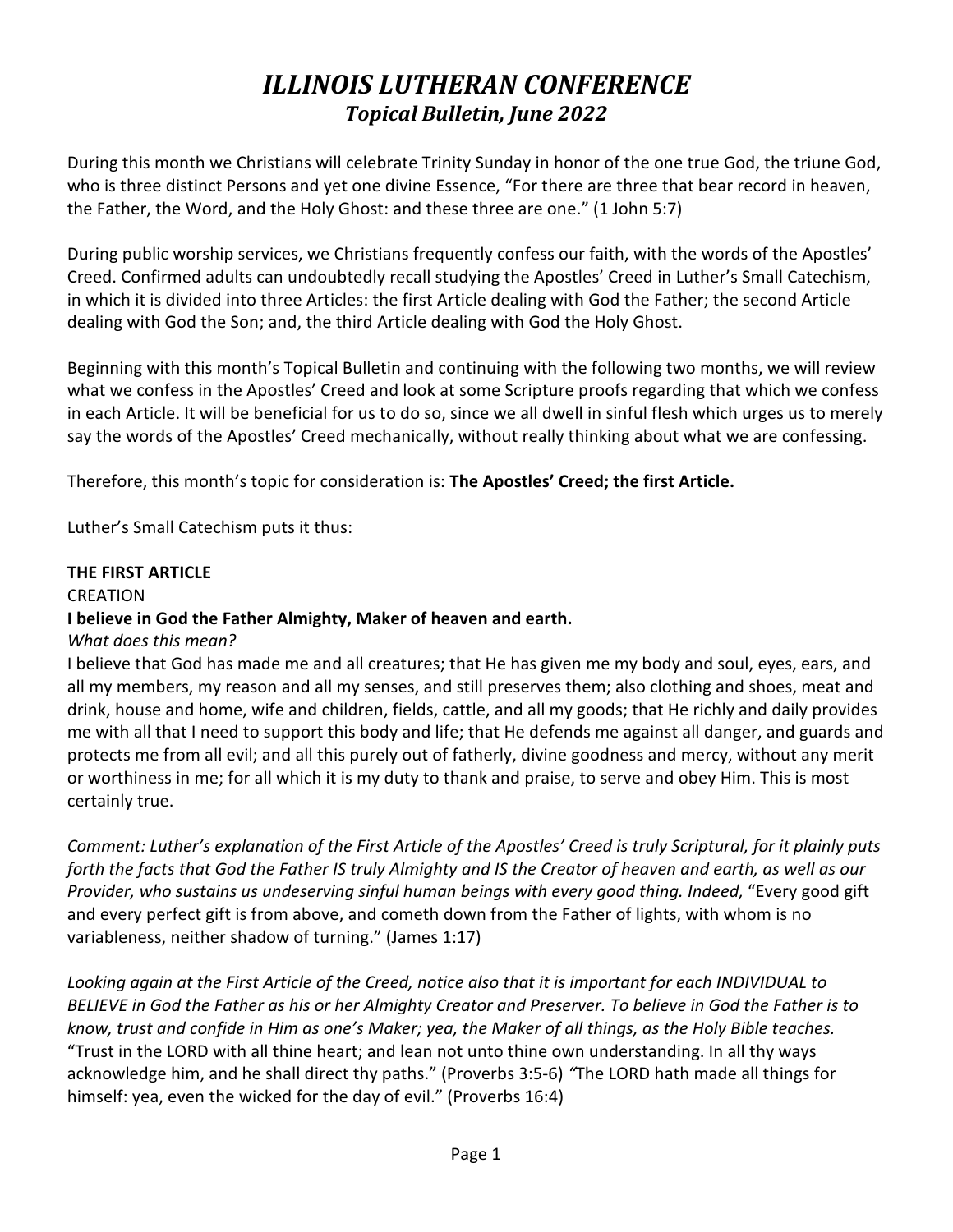The Holy Bible will further illuminate us concerning what it means when each of us confesses: **I believe in God the Father Almighty, Maker of heaven and earth.**

**"For there is no difference between the Jew and the Greek: for the same Lord over all is rich unto all that call upon him. For whosoever shall call upon the name of the Lord shall be saved. How then shall they call on him in whom they have not believed? and how shall they believe in him of whom they have not heard? and how shall they hear without a preacher? And how shall they preach, except they be sent? as it is written, How beautiful are the feet of them that preach the gospel of peace, and bring glad tidings of good things! But they have not all obeyed the gospel. For Esaias saith, Lord, who hath believed our report? So then faith cometh by hearing, and hearing by the word of God." (Romans 10:12-17)**

**"Now faith is the substance of things hoped for, the evidence of things not seen." (Hebrews 11:1)**

*Comment: The foregoing Bible passages make it clear that to BELIEVE in God is to have FAITH in God— faith which itself comes by hearing the Word of God.* "For by grace are ye saved through faith; and that not of yourselves: it is the gift of God: Not of works, lest any man should boast." (Ephesians 2:8-9)

# **"Through faith we understand that the worlds were framed by the word of God, so that things which are seen were not made of things which do appear." (Hebrews 11:3)**

*Comment: Observe that the words of Hebrews 11:3 make it quite clear that the theory of evolution is an absolute lie of the devil; for, the theory of evolution plainly contradicts God's Word. God-given faith lays hold on the FACT that GOD CREATED ALL THINGS by His own almighty Word!*

# "**In the beginning God created the heaven and the earth." (Genesis 1:1)**

**"God that made the world and all things therein, seeing that he is Lord of heaven and earth, dwelleth not in temples made with hands; Neither is worshipped with men's hands, as though he needed any thing, seeing he giveth to all life, and breath, and all things; And hath made of one blood all nations of men for to dwell on all the face of the earth, and hath determined the times before appointed, and the bounds of their habitation; That they should seek the Lord, if haply they might feel after him, and find him, though he be not far from every one of us: For in him we live, and move, and have our being; as certain also of your own poets have said, For we are also his offspring. Forasmuch then as we are the offspring of God, we ought not to think that the Godhead is like unto gold, or silver, or stone, graven by art and man's device." (Acts 17:24-29)**

**"For by him were all things created, that are in heaven, and that are in earth, visible and invisible, whether they be thrones, or dominions, or principalities, or powers: all things were created by him, and for him: And he is before all things, and by him all things consist." (Colossians 1:16-17)**

*Comment: The Holy Bible makes it clear that GOD CREATED ALL THINGS:* "For in six days the LORD made heaven and earth, the sea, and all that in them is, and rested the seventh day: wherefore the LORD blessed the sabbath day, and hallowed it." (Exodus 20:11) *Yes, the living God, God the Father Almighty, IS the Maker of heaven and earth; and, He preserves heaven, earth and all things, or they would cease to exist!* "By the word of the LORD were the heavens made; and all the host of them by the breath of his mouth. He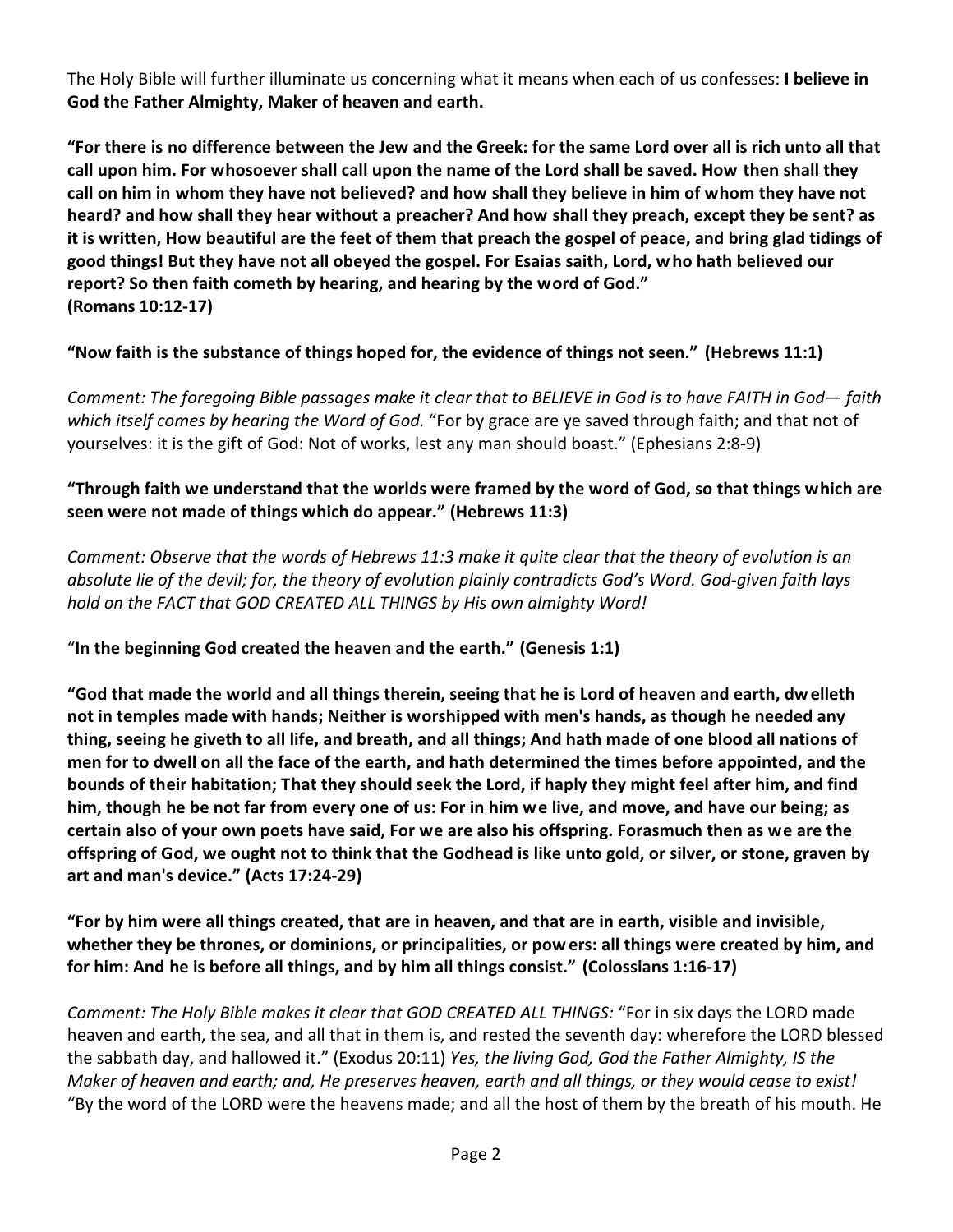gathereth the waters of the sea together as an heap: he layeth up the depth in storehouses. Let all the earth fear the LORD: let all the inhabitants of the world stand in awe of him. For he spake, and it was done; he commanded, and it stood fast." (Psalm 33:6-9) *There is NO doubt about it: the Holy Bible makes it clear that GOD CREATED ALL THINGS!* 

**"And God said, Let us make man in our image, after our likeness: and let them have dominion over the fish of the sea, and over the fowl of the air, and over the cattle, and over all the earth, and over every creeping thing that creepeth upon the earth. So God created man in his own image, in the image of God created he him; male and female created he them. And God blessed them, and God said unto them, Be fruitful, and multiply, and replenish the earth, and subdue it: and have dominion over the fish of the sea, and over the fowl of the air, and over every living thing that moveth upon the earth. And God said, Behold, I have given you every herb bearing seed, which is upon the face of all the earth, and every tree, in the which is the fruit of a tree yielding seed; to you it shall be for meat. And to every beast of the earth, and to every fowl of the air, and to every thing that creepeth upon the earth, wherein there is life, I have given every green herb for meat: and it was so." (Genesis 1:26-30)**

**"And the LORD God formed man of the dust of the ground, and breathed into his nostrils the breath of life; and man became a living soul." (Genesis 2:7)**

*Comment: Notice that God made man as the highest of His created works, for man was made in the image of God and was made a LIVING SOUL, NOT merely a living being. Yes, human beings have an immortal soul, while plants, animals, birds and fish do not.*

*"***Thy mercy, O LORD, is in the heavens; and thy faithfulness reacheth unto the clouds. Thy righteousness is like the great mountains; thy judgments are a great deep: O LORD, thou preservest man and beast." (Psalm 36:5-6)**

**"Thou, even thou, art LORD alone; thou hast made heaven, the heaven of heavens, with all their host, the earth, and all things that are therein, the seas, and all that is therein, and thou preservest them all; and the host of heaven worshippeth thee." (Nehemiah 9:6)**

*Comment: Observe that not only did the Lord God create ALL things; God also PRESERVES that which He created— ALL things!*

**"The eyes of all wait upon thee; and thou givest them their meat in due season. Thou openest thine hand, and satisfiest the desire of every living thing." (Psalm 145:15-16)**

**"Because thou hast made the LORD, which is my refuge, even the most High, thy habitation; There shall no evil befall thee, neither shall any plague come nigh thy dwelling." (Psalm 91:9-10)**

**"Commit thy way unto the LORD; trust also in him; and he shall bring it to pass." (Psalm 37:5)**

**"And we know that all things work together for good to them that love God, to them who are the called according to his purpose." (Romans 8:28)**